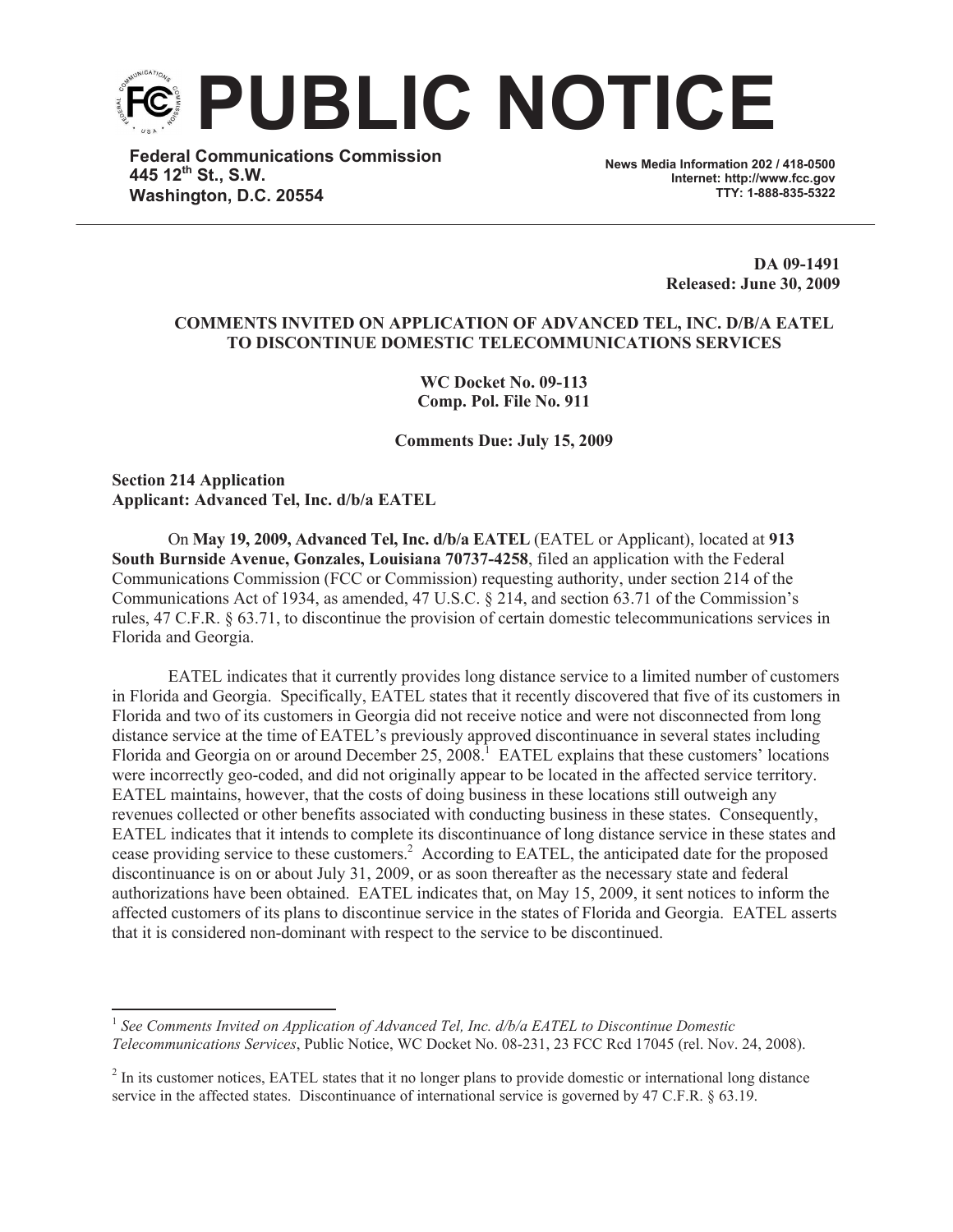In accordance with section  $63.71(c)$  of the Commission's rules, EATEL's application will be deemed to be granted automatically on the 31st day after the release date of this public notice, unless the Commission notifies EATEL that the grant will not be automatically effective. In its application and notice to customers, EATEL indicates that it anticipates discontinuing service on or about July 31, 2009, subject to regulatory approval. Accordingly, pursuant to section 63.71(c) and the terms of EATEL's application and notice, absent further Commission action, EATEL may terminate its provision of long distance telephone service in Florida and Georgia on or after **July 31, 2009**. The Commission normally will authorize proposed discontinuances of service unless it is shown that customers or other end users would be unable to receive service or a reasonable substitute from another carrier, or that the public convenience and necessity would be otherwise adversely affected.

This proceeding is considered a "permit but disclose" proceeding for purposes of the Commission's ex parte rules, 47 C.F.R. §§ 1.1200-1.1216. Comments objecting to this application must be filed with the Commission on or before **July 15, 2009**. Such comments should refer to **WC Docket No. 09-113 and Comp. Pol. File No. 911**. Comments should include specific information about the impact of this proposed discontinuance on the commenter, including any inability to acquire reasonable substitute service. Comments may be filed using the Commission's Electronic Comment Filing System (ECFS) or by filing paper copies. *See Electronic Filing of Documents in Rulemaking Proceedings*, 63 FR 24121 (1998). Comments filed through the ECFS can be sent as an electronic file via the Internet to http://www.fcc.gov/cgb/ecfs/. Filers should follow the instructions provided on the Web site for submitting comments. Generally, only one copy of an electronic submission must be filed. In completing the transmittal screen, filers should include their full name, U.S. Postal Service mailing address, and the applicable docket or rulemaking number. Parties may also submit an electronic comment by Internet email. To get filing instructions for e-mail comments, filers should send an e-mail to ecfs@fcc.gov, and include the following words in the body of the message, "get form." A sample form and directions will be sent in response.

Parties who choose to file by paper must send an original and four copies of the comments to the Office of the Secretary, Federal Communications Commission, 445 12th Street, S.W., Room TW-A325, Washington, D.C. 20554. Filings can be sent by hand or messenger delivery, by commercial overnight courier, or by first-class or overnight U.S. Postal Service mail. All filings must be addressed to the Commission's Secretary, Office of the Secretary, Federal Communications Commission. The Commission's contractor will receive hand-delivered or messenger-delivered paper filings for the Commission's Secretary at 236 Massachusetts Avenue, N.E., Suite 110, Washington, D.C. 20002. The filing hours at this location are 8:00 a.m. to 7:00 p.m. All hand deliveries must be held together with rubber bands or fasteners. Any envelopes must be disposed of before entering the building. Commercial overnight mail (other than U.S. Postal Service Express Mail and Priority Mail) must be sent to 9300 East Hampton Drive, Capitol Heights, MD 20743. U.S. Postal Service first-class mail, Express, and Priority mail should be addressed to 445 12th Street, S.W., Washington, D.C. 20554.

Two copies of the comments should also be sent to the Competition Policy Division, Wireline Competition Bureau, Federal Communications Commission, 445 12th Street, S.W., Room 5-C140, Washington, D.C. 20554, Attention: Carmell Weathers. In addition, comments should be served upon the Applicant. Commenters are also requested to fax their comments to the FCC at (202) 418-1413, Attention: Carmell Weathers.

The application will be available for public inspection and copying during regular business hours at the FCC Reference Center, Portals II, 445 12th Street, S.W., Room CY-A257, Washington, D.C. 20554, (202) 418-0270. A copy of the application may also be purchased from the Commission's duplicating contractor, Best Copy and Printing, Inc., 445 12th Street, S.W., Room CY-B402, Washington,